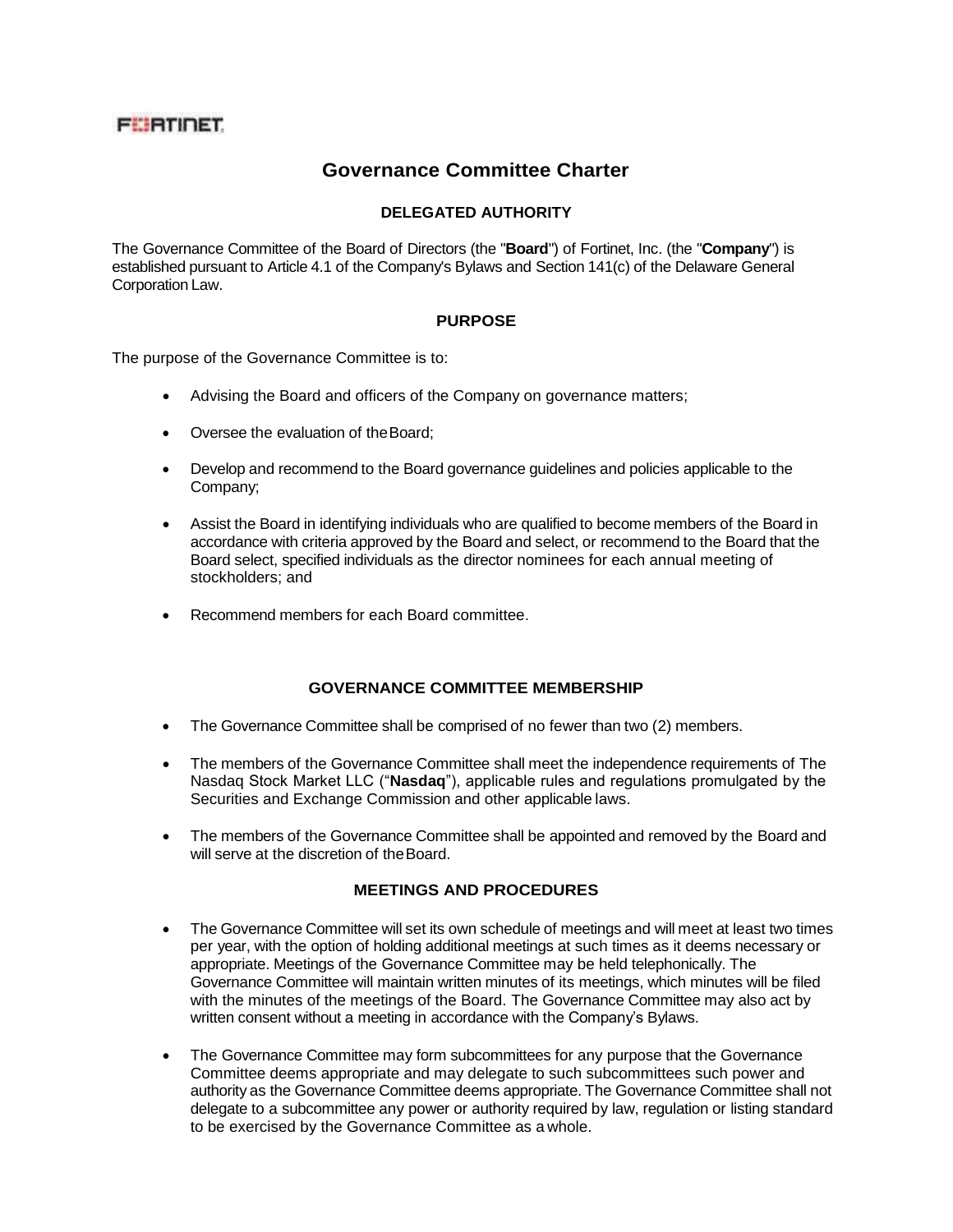- The Board may designate one member of the Governance Committee as its chairperson. If the Board does not designate a chairperson, a majority of the members of the Governance Committee may elect a chairperson of the GovernanceCommittee.
- Consistent with this Charter, the Governance Committee shall report to the Board regarding its activities and recommendations. If all Board members attend the Governance Committee meeting, then the Governance Committee shall not be obligated to report again the same information to the Board except as required for recommendations needed for Board approval.
- Members of the Governance Committee shall receive such fees, if any, for their service as Governance Committee members as may be determined by the Board in its sole discretion. Such fees may include retainers or per meeting fees. Fees may be paid in such form of consideration as is determined by the Board. Members of the Governance Committee may not receive any compensation from the Company except the fees that they receive for service as a member of the Board or any committee thereof.
- In performing its responsibilities, the Governance Committee shall have the authority to engage and obtain advice, reports or opinions from internal or independent counsel and other expert advisors, as it determines necessary, to carry out its duties. The Governance Committee shall have sole authority to retain and terminate search firms to assist in identifying director candidates, including sole authority to approve the search firm's fees and other retention terms.

#### **GOVERNANCE COMMITTEE AUTHORITY AND RESPONSIBILITIES**

The following are the principal responsibilities of the Governance Committee.

#### *Corporate Governance Generally*

- Develop and recommend to the Board a set of governance guidelines applicable to the Company.
- Periodically review the governance guidelines approved by the Board and recommend any changes deemed appropriate to the Board for its consideration.
- Periodically review and reassess the adequacy and scope of this Charter and the Governance Committee's established processes and procedures, and recommend any proposed changes to the Board for approval.
- Oversee the Company's governance practices.
- Oversee compliance by the Board and its committees with applicable laws and regulations, including the rules of Nasdaq and applicable rules and regulations promulgated by the Securities and Exchange Commission.
- Oversee the Company's political contributions and its policies and procedures regarding political contributions.
- Review the disclosure included in the Company's proxy statement or other Securities and Exchange Commission filings regarding the Company's director nomination process and other governance matters.
- Consider the Board's leadership structure, including the separation of the Chairperson of the Board and Chief Executive Officer roles or the appointment of a lead independent director, either permanently or for specific purposes, and make such recommendations to the Board with respect thereto as the Governance Committee deems appropriate.